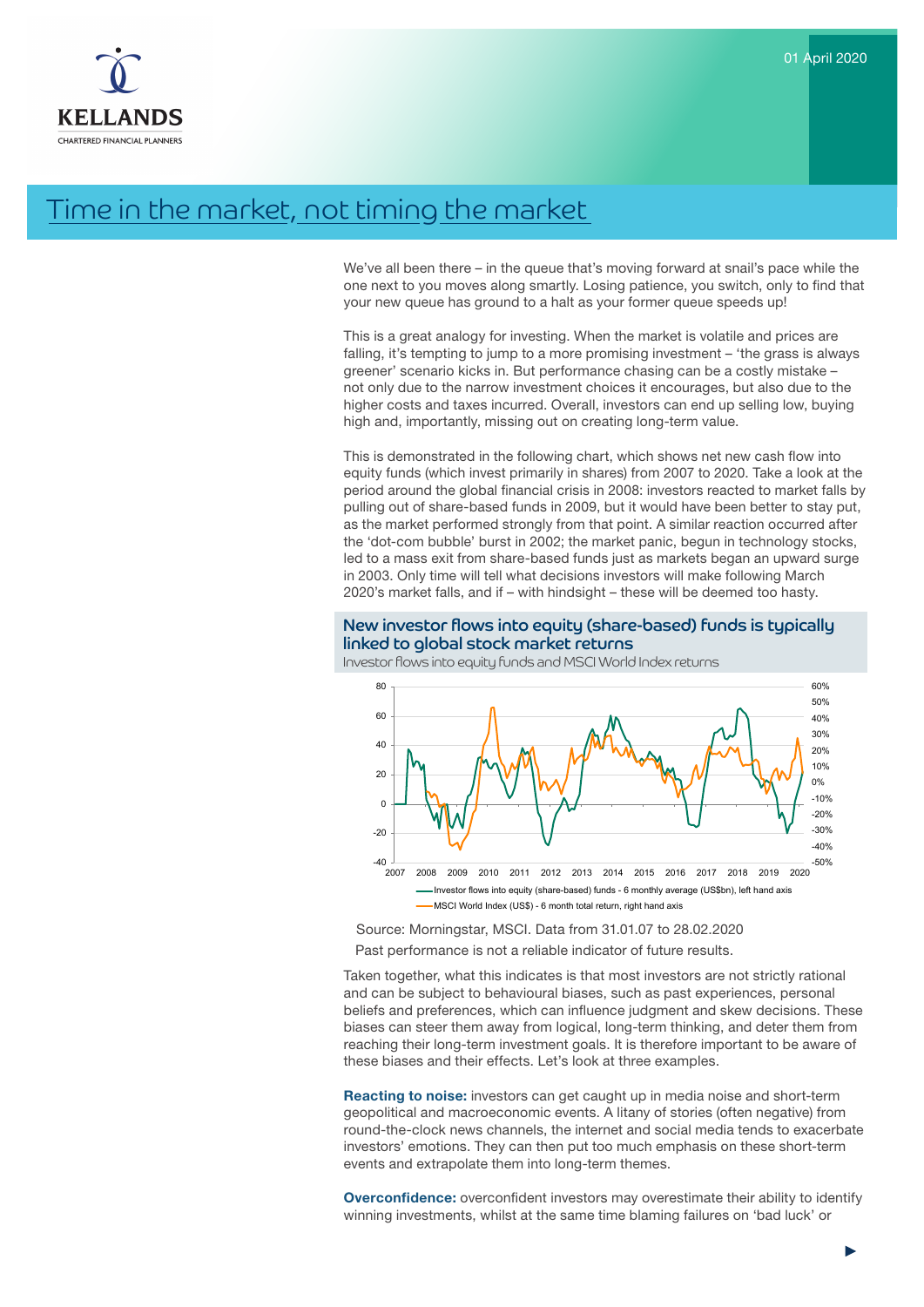Investors who give into, or are unable to control their behavioural biases will generally find their investments lag those of investors who adopt a long-term buy-and-hold strategy.<sup>33</sup>

unexpected events. Chasing winners and selling losers can result in a high degree of short-term trading and potentially a loss-making spiral.

**Following the herd:** people often exhibit herding behaviour or a 'group think' mentality when investing. They mimic the behaviour of others, especially in times of uncertainty. However, the majority is not always right, and basing one's investment decisions on the actions of others makes little sense given everyone's different investment goals and financial circumstances.

## Buy-and-hold requires patience and discipline

Unfortunately, investors who give into (or are unable to control) their behavioural biases will generally find their investments lag those of investors who adopt a long-term 'buy-and-hold' strategy. This is despite the fact that most investors are naturally averse to taking losses. Research shows that losses hurt about 2-2.5 times more than gains satisfy.

A buy-and-hold strategy, though, is not easy; it requires patience and discipline. There may be prolonged periods when the strategy does not appear to be working, but it will ultimately emerge stronger as investments capture the upside throughout market cycles. Having a long-term horizon can therefore help investors to avoid making poor short-term investment decisions. Time in the market, not timing the market is what's important.

#### Trying to time the market can reduce portfolio value

Missing the top 10 days in the market could reduce portfolio value by over 200% between 1997 and 2020



Impact on portfolio value if the top performing 10, 20 and 30 best

Source: FactSet. Data from 31.12.97 to 27.03.20 Past performance is not a reliable indicator of future results.

A detailed study published by Vanguard<sup>1</sup> in 2014 compared the returns and riskadjusted performance of nine different shares-based investment strategies. The study aimed to determine if taking action based on past performance is typically worthwhile. Looking at the three-year rolling return performance between 2004 and 2014, the study also tracked the 'Sharpe ratio' (a measure of risk-adjusted return) of the average fund in the category. The study found that a buy-and-hold approach was superior to performance chasing across all nine strategies. Additionally, the study did not include costs and charges, which would have detracted even more from the performance chasing strategy returns.

### How to keep focused on long-term goals

Successful long-term investors create diversified portfolios that are tailored to their goals, risk tolerance and time horizon. This is where skilled active managers can help. Active funds will aim to achieve a specific objective by investing in certain assets, with an approach to risk and return that could resonate with an investor's goals. Using a skilled active manager can add value in both rising and falling markets and can calm investor nerves when markets turn turbulent.

Making money from investments whatever the conditions can be a tall order, but it is the overarching goal of funds that aim to achieve an 'absolute' or 'target' return, for example, to outperform the inflation rate by a certain amount over a